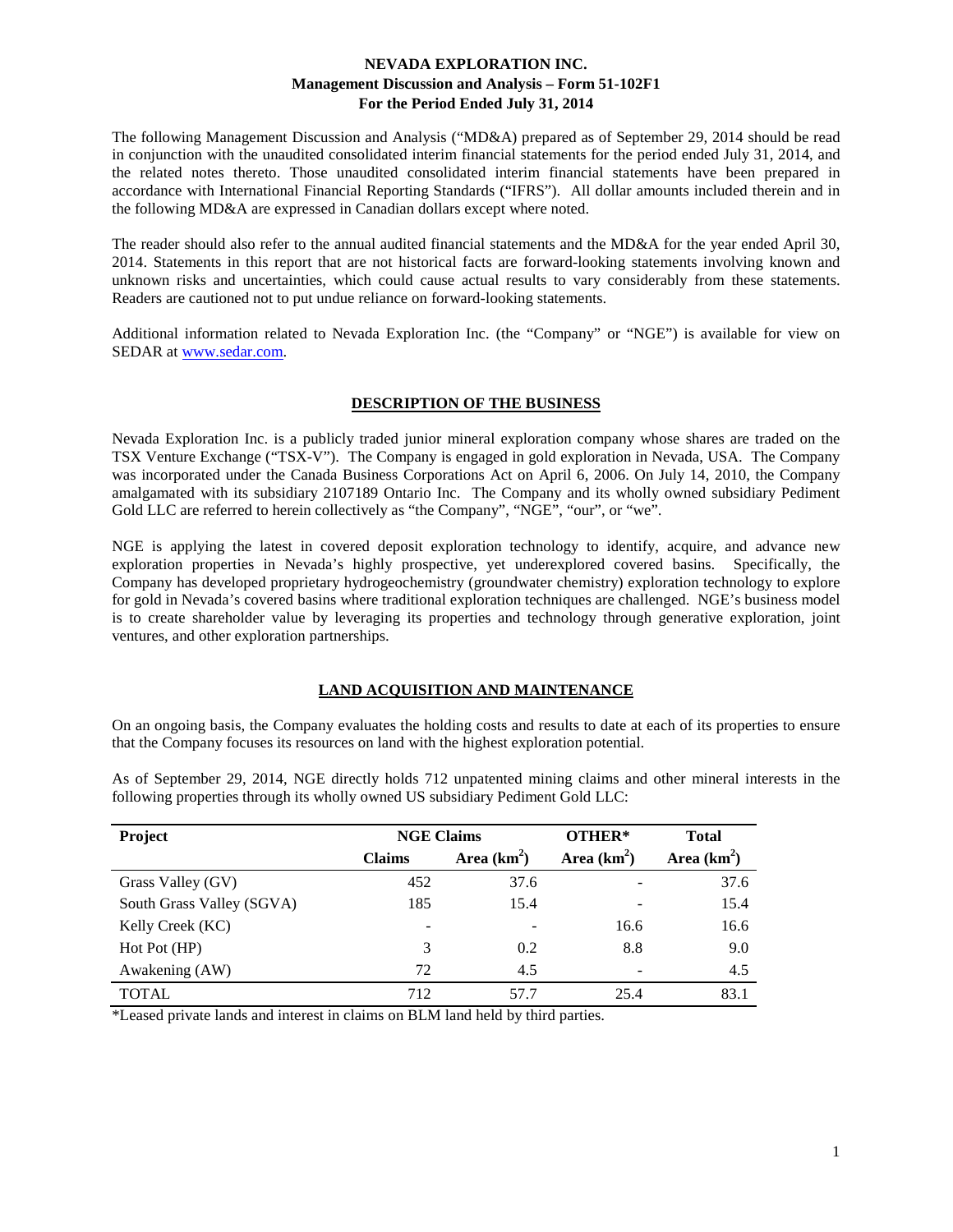#### **EXPLORATION RISK MANAGEMENT STRATEGY**

NGE manages exploration risk by focusing exploration resources in specific, planned stages on each property. If the results from one stage are positive, then NGE allocates funds to the next stage. If at any stage, results are negative, NGE drops the property from further consideration. NGE's staged exploration strategy assures that properties showing positive results move aggressively through the exploration pipeline.

NGE's exploration stages include:

- − Hydrogeochemistry: NGE first uses its proprietary hydroprobe sampling technology to collect regularized hydrogeochemistry samples across areas already shown to be prospective based on samples collected from existing springs and wells. NGE uses the data to develop a computerized hydrogeochemistry model of each target.
- − Acquisition: NGE acquires the mineral rights covering prospective targets showing large areas of highly anomalous hydrogeochemistry. If a target of exploration interest is on BLM land that is open to location (available), NGE locates mineral claims. If a target lies on private land, NGE completes a title review to determine mineral title ownership, and then endeavours to negotiate an agreement with the owner.
- − Surface Geochemistry: NGE completes detailed soil, vegetation, and/or soil gas sampling across areas demonstrating prospective hydrogeochemistry to detect the possible vertical migration of gold and traceelements from the underlying bedrock into the soils above. The use of surface geochemistry allows NGE to confirm the presences of anomalous levels of gold and other trace elements in a secondary medium in addition to in the groundwater.
- − Gravity Geophysics: NGE uses detailed gravity geophysics to provide valuable information about the depth to bedrock across a property. Gravity data can suggest areas of strong changes in the relief or composition of the underlying bedrock, which can be indicative of underlying fault zones and alteration that often control the location of gold mineralization.
- − Air Magnetics: NGE uses detailed air magnetic geophysics to provide information on the locations and types of rocks, fault zones, and hydrothermal alteration that generally accompany large gold deposits.
- − Seismic Geophysics: NGE uses seismic geophysics, where appropriate, to identify deep-seated, steeply-dipping fault zones that can be projected into the near surface environment. Major, high-angle structures are important since they provide a potential conduit or 'plumbing' system for potential gold-bearing, hydrothermal fluids to access near-surface areas and deposit gold.

Drilling: where properties successfully pass through the above exploration stages, NGE uses drilling to test for: (1) shallow bedrock (< 1,000ft beneath the surface); (2) structures or faults in bedrock that may source potential mineralization; (3) bedrock that has been altered by hydrothermal fluids; (4) anomalous concentrations of gold and associated trace-elements in bedrock; and (5) sufficiently sized target to reasonably contain an economic resource. NGE evaluates drilling results based on these criteria to determine whether or not to continue to maintain each property and commit further exploration expenditures towards them.

## **MINERAL EXPLORATION PROPERTIES**

*Grass Valley (GV)*

The Grass Valley Project is located 90 km (55 miles) southwest of Carlin in Lander County, Nevada, along the western side of Grass Valley, approximately 16 kilometres (10 mi) south of Barrick Gold Corp.'s Cortez Pipeline property, one of the world's largest and lowest cost gold mines. The Company has a 100% interest in 452 claims  $(37.6 \text{ km}^2)$  at Grass Valley.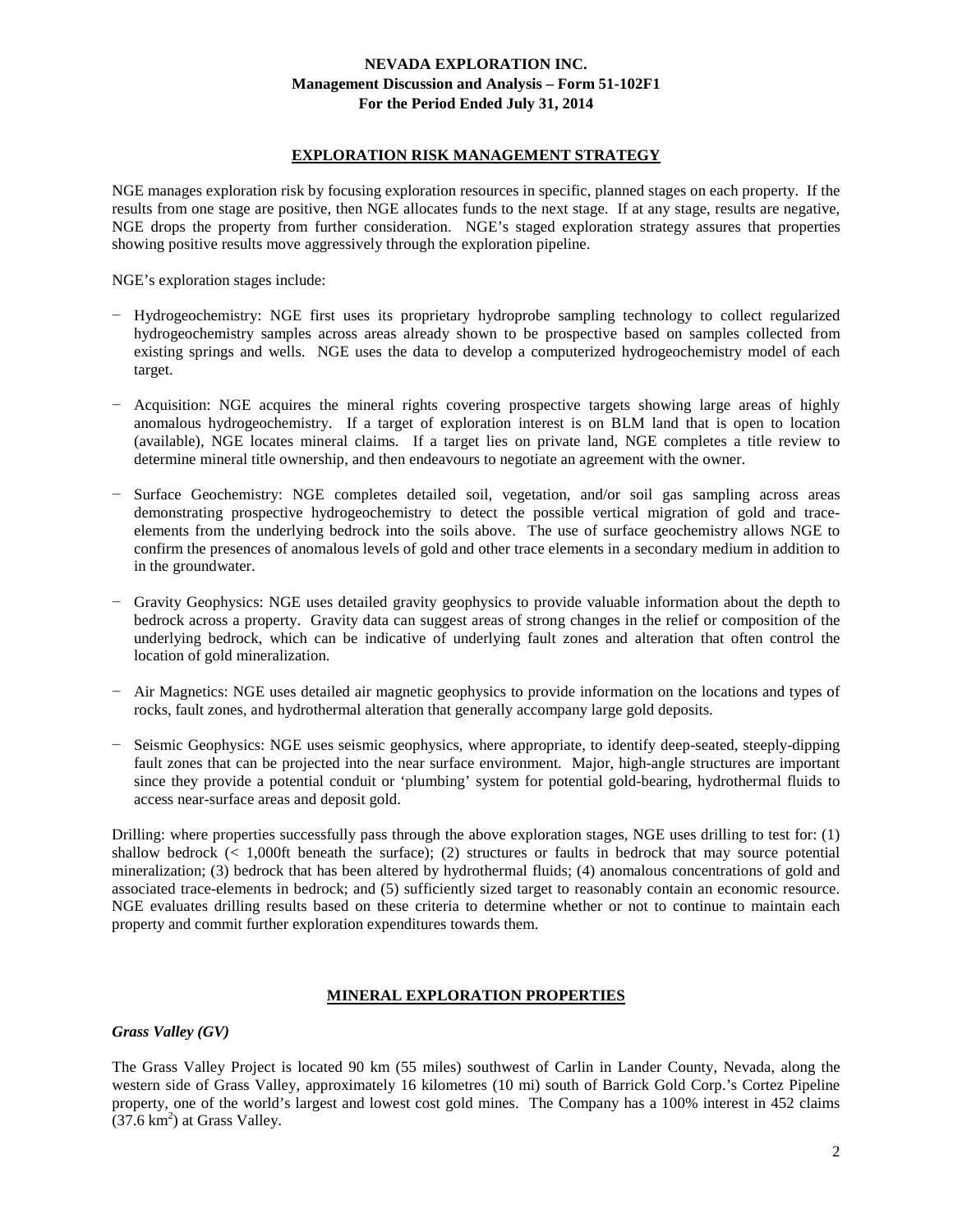The Grass Valley project was identified and acquired in 2012 as a result of a hydrogeochemistry sampling program completed as part of a generative Exploration Agreement with McEwen Mining Inc. For the first two years of the project McEwen Mining Inc. controlled the project and advanced it by: collecting rock, soil, and vegetation geochemistry samples; mapping the exposed range front geology in the context of the regionally important structural controls; completing a detailed gravity geophysics survey; acquiring and reprocessing historic seismic geophysical data; and drilling one stratigraphic test drill hole.

The combined exploration dataset has confirmed that this Project represents a compelling new gold exploration target with significant upside in a region of Nevada known for large, world class gold deposits.

In the summer of 2014, McEwen Mining Inc. elected to withdraw from the Exploration Agreement, and NGE now holds a 100% interest in the Project.

## *South Grass Valley (SGV)*

NGE established the South Grass Valley Project in 2013 by staking 185 unpatented mining claims (approx. 15.4 km<sup>2</sup>). The Project is located in Lander County, north-central Nevada, approximately 50 kilometres (32 miles) south southwest of Barrick Gold Corp.'s Cortez Pipeline property.

#### *Kelly Creek (KC)*

The Kelly Creek Project is located in Humboldt County, Nevada, approximately 40km north-northwest of Battle Mountain, Nevada. On January 1, 2009, the Company entered into a Mining Lease and Option to Purchase Agreement with Genesis Gold Corporation ("Genesis") to acquire a 100% interest of Genesis's Hot Pot Claims, which consist of 254 unpatented mineral claims  $(20.2 \text{km}^2)$ . Under the Agreement, the Company is the Operator and has the option to purchase 100% of the Genesis claims for USD\$1,500,000, subject to a 1.5% Net Smelter Return Royalty ("Royalty"). The Company also has the option to purchase one half of the royalty (0.75%) for USD\$750,000.

The Kelly Creek project area is located in the prolific Kelly Creek Basin, between multi-million ounce gold deposits on the north (Twin Creeks, Getchell, Turquoise Ridge and Pinson) and south (Lone Tree, Marigold, Converse, Trenton Canyon and Copper Canyon). With the addition of Genesis's Hot Pot claims, NGE is now one of the largest property holders in the Kelly Creek Basin, along with Newmont Mining Corporation, which controls the majority of the alternating sections. However, despite its close proximity to world class gold deposits, the Kelly Creek project area has seen very limited historic exploration activity because the Basin's bedrock is largely covered by syn- to post-mineral volcanic units and post-mineral alluvium.

During 2007 and 2008, NGE completed a large scale reconnaissance hydrogeochemistry sampling program across the Kelly Creek Basin and successfully delineated a significant area of anomalous hydrogeochemistry similar to that surrounding the adjacent gold mines. A detailed gravity geophysical survey was completed in 2010 with positive results confirming the presence of shallow bedrock over the large area.

Kelly Creek sits adjacent to NGE's Hot Pot Project and has benefited from the updated and improved understanding of the district geologic controls provided by the Enexco drilling at Hot Pot. Combined with the hydrogeochemistry and gravity geophysics that NGE has collected, and the favorable regional, district and property scale lithology, structure and alteration, NGE believes that it has narrowed the area of exploration focus at Kelly Creek and confirmed the strong potential for covered gold mineralization. NGE is now looking for an exploration partner to work with at Kelly Creek, and expects the next phases of work at Kelly Creek to include detailed air magnetic geophysics, additional groundwater sampling, and seismic geophysics.

## *Hot Pot (HP)*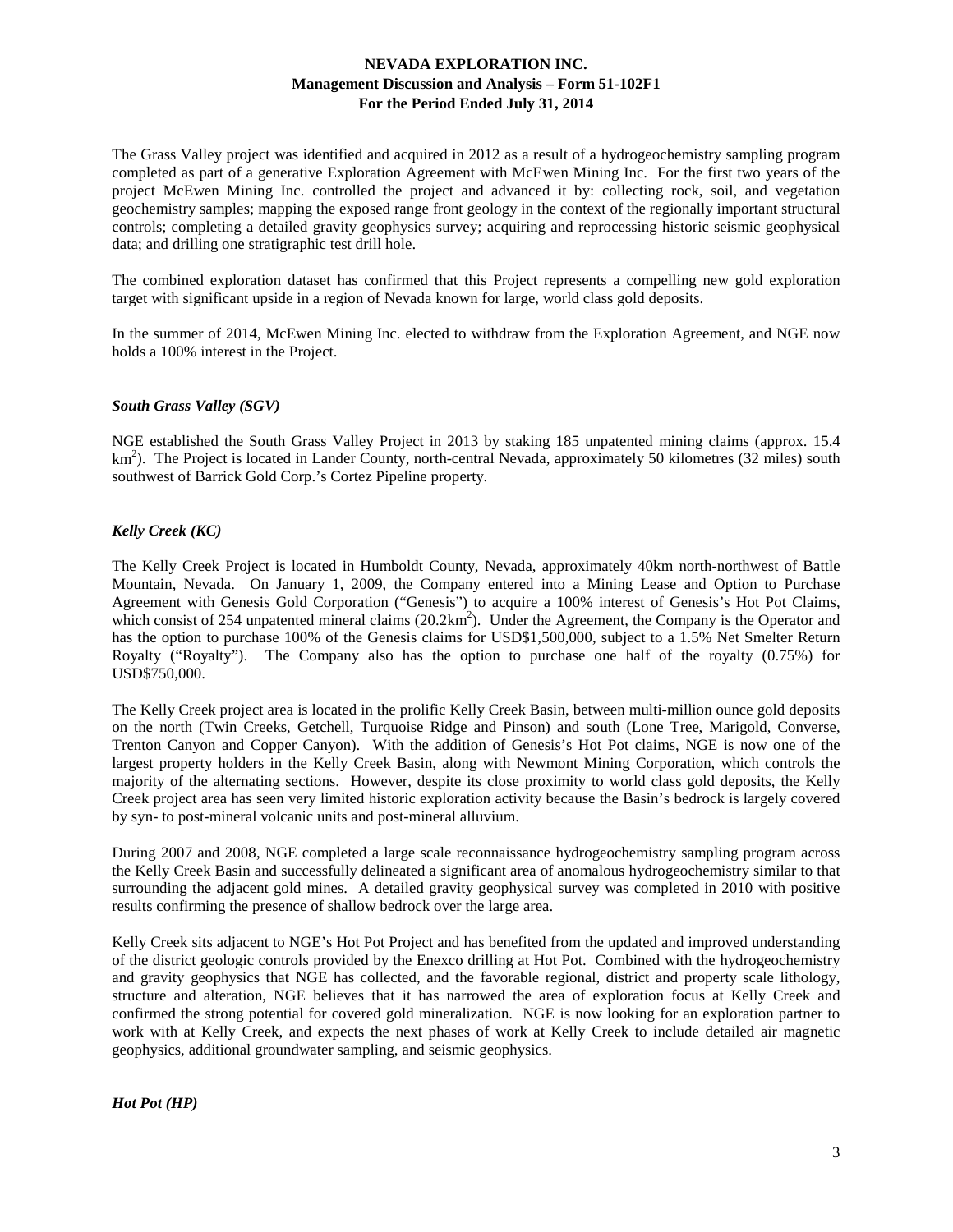In 2004, NGE's regional reconnaissance hydrogeochemistry program identified a prospective exploration target near Hot Pot in Humboldt County, Nevada, approximately 30km northwest of Battle Mountain, Nevada. Regional gravity data suggested that the Hot Pot area is underlain by a bedrock high covered by a thin layer of sand & gravel.

On September 16, 2005, the Company entered into a 10 year Mining Lease Agreement on  $8.8 \text{km}^2$  at Hot Project, subject to a 3% NSR to the land owner. The Company also controls 3 claims at Hot Pot (20 hectares). The lands within the Mining Lease Agreement and the 6 claims are subject to a 1.25% NSR to Royal Gold, Inc.

In 2005, nine RC drill holes were completed at Hot Pot to depths ranging from 92m (300ft) to 190m (620ft) for a total of 1,195m (3,900ft). The widely-spaced, shallow holes confirmed bedrock to range in depth from 33m (110ft) to 112m (370ft). The bedrock was hydrothermally altered and contained anomalous gold and trace elements similar to that associated with the Lone Tree gold mine. The drilling also confirmed and enlarged the area of anomalous hydrogeochemistry.

In 2007, NGE used its hydroprobe equipment to complete a detailed hydrogeochemistry survey at Hot Pot on a 400m (1/4 mi) grid. The resulting dataset showed highly anomalous gold and trace elements chemistry and further expanded the area of exploration interest. Additionally, in 2007, NGE completed two seismic geophysical lines, which identified several deep, north-trending, steeply-dipping fault zones. In 2008, NGE completed a detailed gravity geophysical survey, which successfully mapped the relative depth to the underlying bedrock by measuring the density contrast between 200m sampling points. The gravity survey delineated sharp changes in the slope of the bedrock that coincided with the fault zones identified by seismic geophysics.

In 2008, NGE completed 10 vertical, RC drill holes to test small segments of the steeply-dipping fault zones identified by the 2007 seismic and gravity geophysics. Three vertical holes were spaced 100m (330ft) apart on each of three lines. The holes ranged in depth from 50m (165ft) to 175m (575ft) for a total of 1,085m (3,565ft). The shallow drill holes encountered hydrothermally altered bedrock containing anomalous gold and trace elements. Deeper, angle drill holes designed to cross cut the areas where the steeply-dipping fault zones had been projected were planned, but the drilling contractor was unable to complete the program.

Also in 2008, an energy company, with business interests separate from NGE, started a deep test drill hole on the Hot Pot property. In exchange for NGE's seismic data, NGE was granted access to drill cuttings from the 1,372m (4,500ft) drill hole. Significantly, the deep drill hole encountered hydrothermally-altered, Paleozic Rocks underlying the Hot Pot Project. Hydrothermal alteration includes carbon re-mobilization, local bleaching, clay, decalcification and secondary pyrite.

Although potentially economic quantities of gold mineralization have not yet been encountered at Hot Pot, drilling to date has been wide-spaced and could have easily missed the type of high-angle fault zones that control significant known gold mineralization elsewhere in the region. The widely-distributed, highly anomalous gold in groundwater together with the large area of hydrothermally-altered and geochemically anomalous bedrock strongly suggests that higher values for gold in bedrock than have been discovered to date may still be located nearby. The next step is more closely-spaced, shallow, vertical drill holes and/or deeper, angle holes targeted to intersect steeply-dipping, potentially ore-bearing fault zones and favourable bedrock units.

On September 16, 2009, the Company entered into an Exploration Agreement with International Enexco Ltd. ("Enexco") whereby Enexco can earn a 51% interest in the Hot Pot Property by drilling 6,000 meters (19,600ft) over three years, with the option to earn an additional 19%, for 70% total, by drilling another 3,000 meters (9,800ft) during the fourth year. On July 2, 2009, NGE announced that Enexco had begun drilling at Hot Pot.

In 2009 and early 2010, Enexco completed an 11 hole, 3,462 metre (11,360 ft) core drilling program at Hot Pot to collect stratigraphic information and test for mineralized structures beneath the alluvial cover. Enexco's drilling successfully encountered weak, but widespread anomalous gold values in all 11 holes. Importantly, the results showed that the anomalous gold values at Hot Pot are associated with increased copper values, an association that is related to ore-grade gold mineralization within the Marigold mine complex 9 km (6 miles) to the south-southwest. In addition, the results included anomalous silver concentrations, including one 4.57 metre (15 ft) interval averaging 15.5 gpt silver, as well as several other trace element distribution patterns indicative of a large hydrothermal system. Enexco engaged Doug McGibbon, an economic geologist with over 25 years of exploration experience in the Battle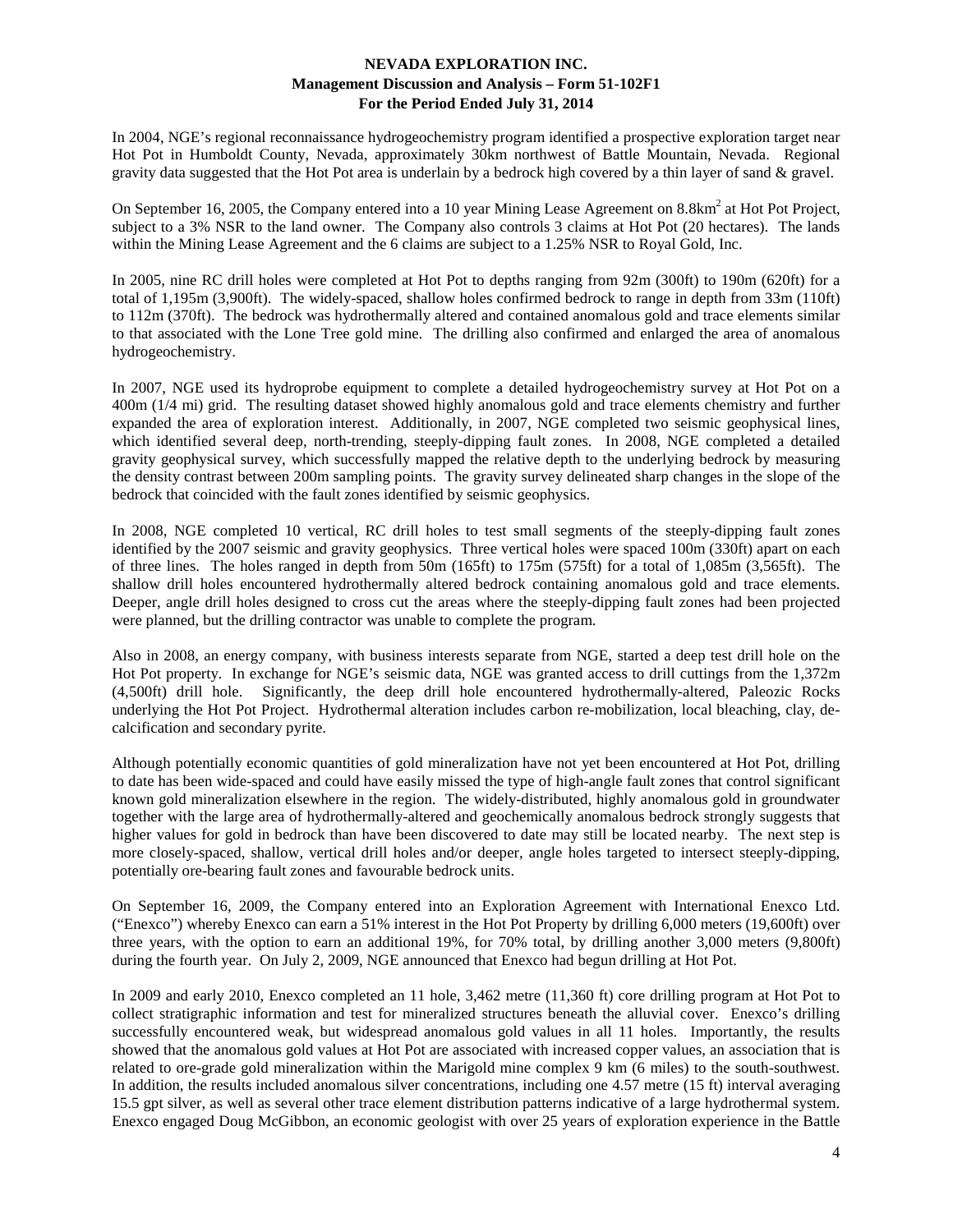Mountain area and responsible for major discoveries at the Marigold and Pinson mines, to review the drilling results and the exploration data, and to put the Hot Pot property into regional context (taken from January 25, 2010, Enexco news release):

"Mr. McGibbon's study has confirmed that the hydrothermally altered and mineralized lithologies at Hot Pot are similar if not stratigraphically equivalent to those hosting orebodies at the Marigold mine. Although gold values only ranged up to 66 parts per billion, the mineralized zones encountered were up to 149 metres in length beneath overburden cover that was between 40 to 152 metres in all but two of the holes, with the spacing between holes still leaving sufficient room to host a significant gold deposit. Drilling also identified zones of oxidation to depths of 300 metres, significant intervals of brecciated material indicative of several major fault zones and an apparent horst block with similarities to the geologic setting at the Lone Tree mine. Structural analysis is currently under way, and additional geochemical and geophysical work are being considered to focus further drilling."

On August 16, 2011, NGE reported that Enexco withdrew from the Exploration Agreement at Hot Pot, and that as a result, Enexco retained no interest in the project. NGE has updated the exploration model for the project based on Enexco's drilling, and NGE believes that the combined dataset confirms that the project represents a compelling exploration target in an important part of Nevada.

## *Awakening (AW)*

The Awakening Project is located in Humboldt County, Nevada, approximately 50km north-northwest of Winnemucca, Nevada, and directly north of the Sleeper Gold Mine. The Company has a 100% interest in 72 claims (4.5 km<sup>2</sup>) at Awakening. The Awakening gold property is largely covered by syn- to post-mineral volcanic units and post-mineral alluvium and as a result, has seen little historic exploration activity. Projections of favourable lithology, structure, and alteration at regional, district and property scales suggest that potentially important goldsilver mineralization may be located within economic depths beneath the cover at Awakening.

In 2007 and 2008, NGE completed a detailed hydrogeochemistry program at Awakening. The groundwater samples contained high levels of gold and other trace elements in concentrations similar to those found at the adjacent Sleeper mine. During April and June, 2008, the Company's field crews completed soil sampling programs across the property and successfully confirmed the presence of anomalous gold and gold-related trace elements.

Also in 2008, NGE acquired approximately  $85 \text{km}^2$  (33mi<sup>2</sup>) of high quality gravity geophysics data and approximately 173 km<sup>2</sup> ( $67 \text{ m}^2$ ) of air magnetic data. The gravity geophysical survey was collected to delineate depth to metasedimentary and granitic bedrock, potential thickness of preserved rhyolitic volcanic rocks, and the location and orientation of prominent lithologic offsets that might be indicative of major fault zones. The detailed air magnetic survey was completed to be used in conjunction with the gravity data to define magnetically anomalous volcanic lithologies and zones of hydrothermal and/or structural magnetite destruction that might be indicative of major fault zones and possible hydrothermal alteration.

The results of the geochemistry and geophysical programs combined to improve NGE's exploration model and demonstrated that Awakening is a compelling target. In 2008, NGE commenced a Phase I RC drilling program at the Awakening property but drilling was suspended due to drilling difficulties.

During 2009, NGE completed detailed geologic mapping at a scale of 1:10,000 in the northern-most Slumbering Hills along the eastern edge of Awakening. In March, 2010, the Company completed a 258 page technical report summarizing all work completed on the property and began discussions with potential JV partners.

On June 4, 2010, Northgate Minerals Corp. ("Northgate") (TSX: NGX, NYSE Amex: NXG) and NGE announced the completion and execution of an Exploration and Option to Enter Joint Venture Agreement ("Agreement") on NGE's Awakening Gold Project ("Property"), in Humboldt County, Nevada. The Agreement granted Northgate the option to earn an initial 51% interest in the Property by spending USD\$4,100,000 in exploration and making additional cash payments totaling USD\$436,000 over five years. If Northgate completed the initial 51% earn-in, it had the option to earn an additional 14%, for a total of 65%, by completing a feasibility report on the Property.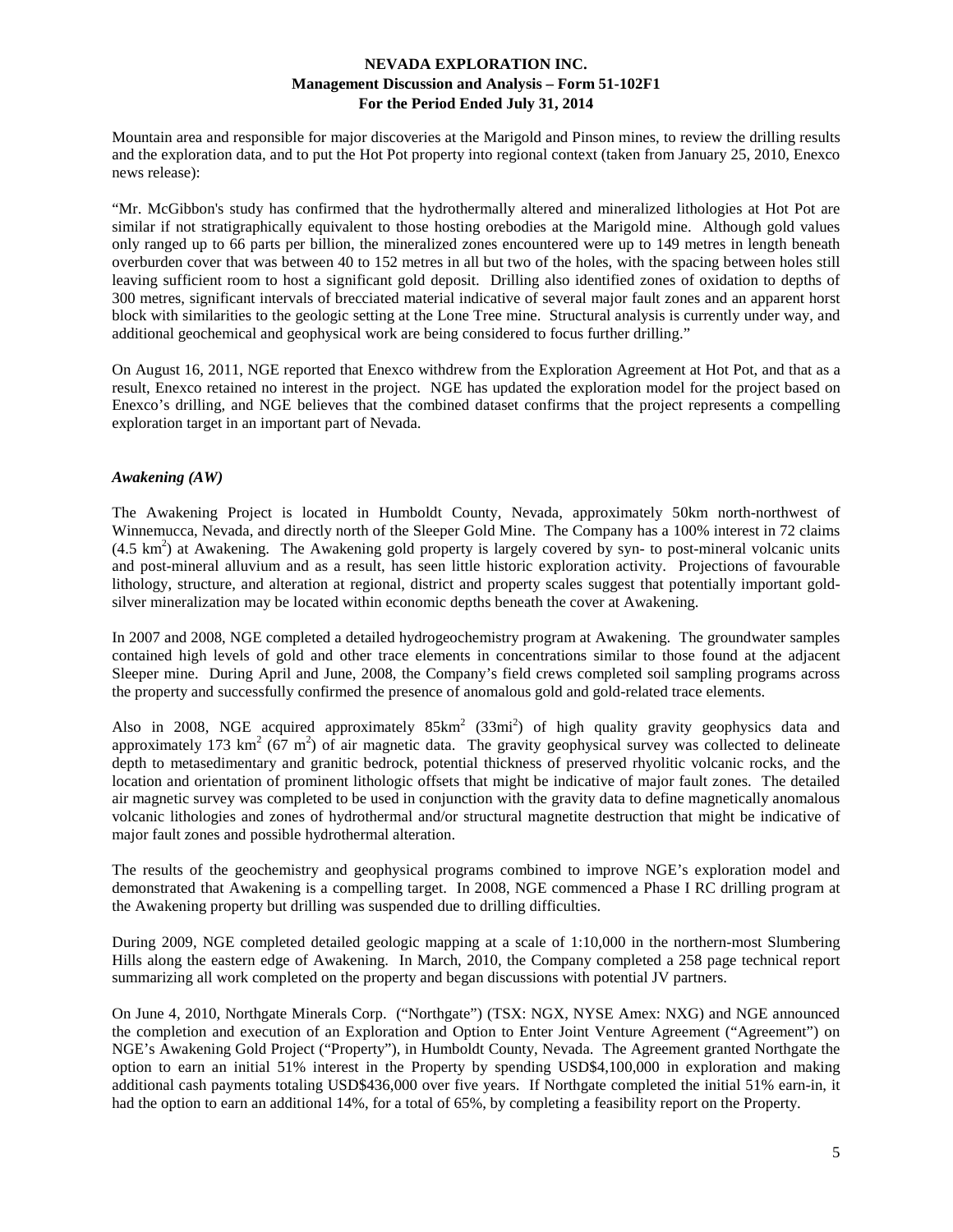During 2011, Northgate completed a seven hole core drilling program totalling 2,194 metres (7,198 feet). In January, 2011, Northgate was acquired by AuRico Gold Inc. ("AuRico"). AuRico indicated to NGE that Northgate's drilling results at Awakening were not encouraging enough to warrant AuRico's continuation of the Agreement, and during the year ended April 30, 2012, AuRico elected to terminate the Agreement. AuRico retains no interest in the project.

On July 1, 2008, the Company entered into a Mining Lease agreement with DIR Exploration Inc. on 15 claims  $(1.2km<sup>2</sup>)$  contained within NGE's larger claim block known as the Shine Claims. In early 2011, NGE completed a 10 hole, 1,573 metre (5,160 feet), Phase I drilling program on the Shine Claims. Based on the results of the drilling at the Shine Claims in the context of the other data collected elsewhere at the Awakening Project, the Company decided to focus its exploration on areas within the claims controlled directly by NGE; and accordingly, NGE terminated the Mining Lease on the Shine Claims during the year ended April 30, 2013.

NGE's management believes that the results of NGE's integrated exploration program at Awakening have delineated a focused pediment target along a structural zone extending north from Paramount Gold & Silver Corp.'s Sleeper Gold Project.

#### *Fletcher Junction (FJ)*

The Fletcher Junction Project is located in Mineral County, Nevada, approximately 30km southwest of Hawthorne, Nevada. The Fletcher Junction Project was identified as part of NGE's ongoing hydrogeochemistry reconnaissance program.

NGE and an exploration partner advanced the Project by completing additional surface geochemistry, VTEM geophysics, and both reverse circulation and core drilling. The results confirmed the presence of a large, potentially, gold-bearing hydrothermal system, and have demonstrated the effectiveness of using groundwater chemistry to identify important, previously unknown gold exploration targets.

Unfortunately, while the Fletcher Junction Project contains large volumes of hydrothermally-altered volcanic rock reporting highly-anomalous gold-associated trace elements consistent in size, shape, and geology with the adjacent Aurora Mining District, the exploration dataset suggested that the primary zone of potential mineralization lies beneath a relatively deep layer of basalt, alluvium, and other material measuring approximately 600 metres (2,000 feet). At this depth, the economics of a deposit of this size become less attractive, and for this reason, in September 2014, NGE chose to stop advancing the Project in order to focus its resources on the projects demonstrating the highest potentials.

For a summary of NGE's property expenditures to date, please refer to Note 8 in the associated condensed consolidated interim financial statements.

## **RESULTS OF OPERATIONS**

## *Operating Expenses*

During the period ended July 31, 2014, NGE's net losses were \$1,445,829 compared to \$2,901,840 for the period ended July 31, 2013. The significant decrease in net losses for the period ended July 31, 2014 was primarily as a result of write-off of exploration and evaluation assets of \$1,349,346 (2013 - \$2,632,919) which was incurred as the Company realigned its land holdings in Nevada and decided to drop the Fletcher Junction project subsequent to the quarter ended July 31, 2014.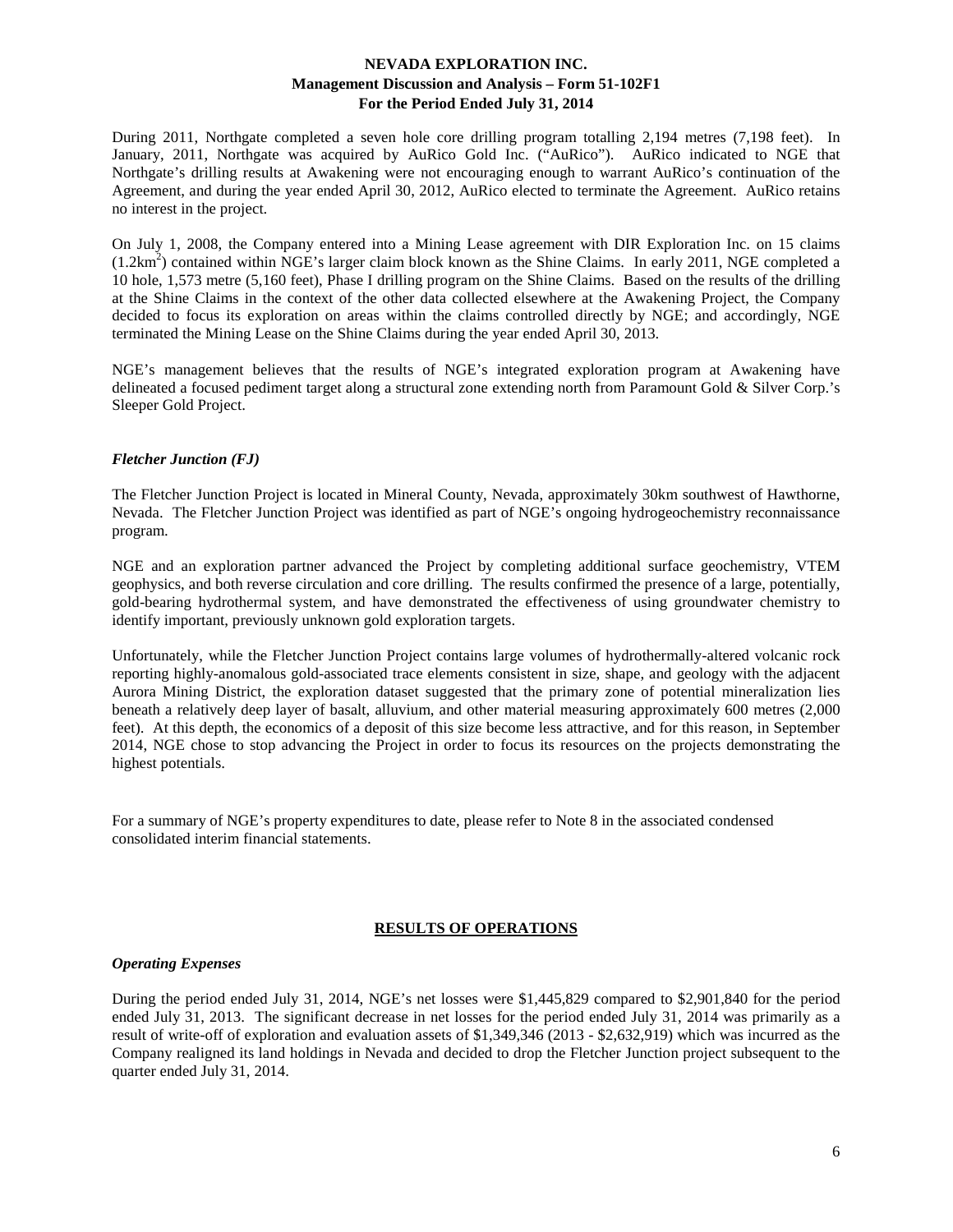General exploration costs during the period ended July 31, 2014, were \$304 compared to \$73,524 for the period ended July 31, 2013. The decrease is a result of decreased reconnaissance groundwater sampling during the period. Because the expenditures are not related to any specific property, they have been expensed.

Professional fees and consulting costs during the period ended July 31, 2014, were \$26,821 compared to \$20,820 for the period ended July 31, 2013. The increase is primarily as a result of increased in accounting fees during the period.

Salaries and related expenses during the period ended July 31, 2014, were \$34,114 compared to \$93,117 for the period ended July 31, 2013. Included in salaries is compensation of key management personnel which is described below under the subheading "Key Management Compensation".

#### *Selected Annual Information*

The following table provides a brief summary of the Company's financial operations. For more detailed information, refer to the financial statements.

|                                  | Year Ended<br>April 30,<br>2014 | Year Ended<br>April 30,<br>2013 |   | Year Ended<br>April 30,<br>2012 |
|----------------------------------|---------------------------------|---------------------------------|---|---------------------------------|
| Total revenues                   | \$<br>259,065                   | \$<br>240,710                   | S | 543,971                         |
| Net loss                         | (3,532,587)                     | (821, 148)                      |   | (854,904)                       |
| Basic and diluted loss per share | (0.02)                          | (0.01)                          |   | (0.01)                          |
| Total assets                     | 4,637,976                       | 7,321,666                       |   | 7,076,791                       |
| Total long-term liabilities      | 35,870                          |                                 |   |                                 |

#### *Summary of Quarterly Results*

|                                                                                                                                       | Three Month<br>Period Ended<br>July 31,<br>2014                                  |               | Three Month<br>Period Ended<br>April 30,<br>2014                                    |               | Three Month<br>Period Ended<br>January 31,<br>2014                                |    | Three Month<br>Period Ended<br>October 31,<br>2013                             |
|---------------------------------------------------------------------------------------------------------------------------------------|----------------------------------------------------------------------------------|---------------|-------------------------------------------------------------------------------------|---------------|-----------------------------------------------------------------------------------|----|--------------------------------------------------------------------------------|
| Total assets<br>Exploration and evaluation assets<br>Working capital (deficiency)<br>Equity<br>Revenues<br>Net loss<br>Loss per share | \$<br>3,260,932<br>2,993,997<br>(287, 926)<br>2,878,357<br>(1,445,829)<br>(0.01) | <sup>\$</sup> | 4,637,976<br>4,359,925<br>(235, 556)<br>4,320,680<br>15,477<br>(400, 762)<br>(0.00) | <sup>\$</sup> | 4,781,464<br>4,410,525<br>(85,974)<br>4,559,258<br>40,195<br>(154, 967)<br>(0.00) | -S | 4,540,055<br>4,081,553<br>99,560<br>4,418,070<br>203,393<br>(75,018)<br>(0.00) |

|                                   | Three Month<br>Period Ended | Three Month<br>Period Ended |    | Three Month<br>Period Ended |     | Three Month<br>Period Ended |
|-----------------------------------|-----------------------------|-----------------------------|----|-----------------------------|-----|-----------------------------|
|                                   | July 31,                    | April 30,                   |    | January 31,                 |     | October 31,                 |
|                                   | 2013                        | 2013                        |    | 2013                        |     | 2012                        |
|                                   |                             |                             |    |                             |     |                             |
| Total assets                      | \$<br>4,562,712 \$          | 7,321,666                   | -S | 7,486,066                   | \$. | 6,787,205                   |
| Exploration and evaluation assets | 3,904,561                   | 6,407,725                   |    | 6,349,553                   |     | 6,367,182                   |
| Working capital                   | 295,558                     | 570.528                     |    | 814,823                     |     | 35.249                      |
| Equity                            | 4,435,798                   | 7,213,628                   |    | 7,385,221                   |     | 6,632,997                   |
| Revenues                          |                             |                             |    | 44.357                      |     | 133.794                     |
| Net loss                          | (2,901,840)                 | (222,703)                   |    | (262, 542)                  |     | (150, 174)                  |
| Loss per share                    | (0.02)                      | (0.01)                      |    | (0.00)                      |     | (0.00)                      |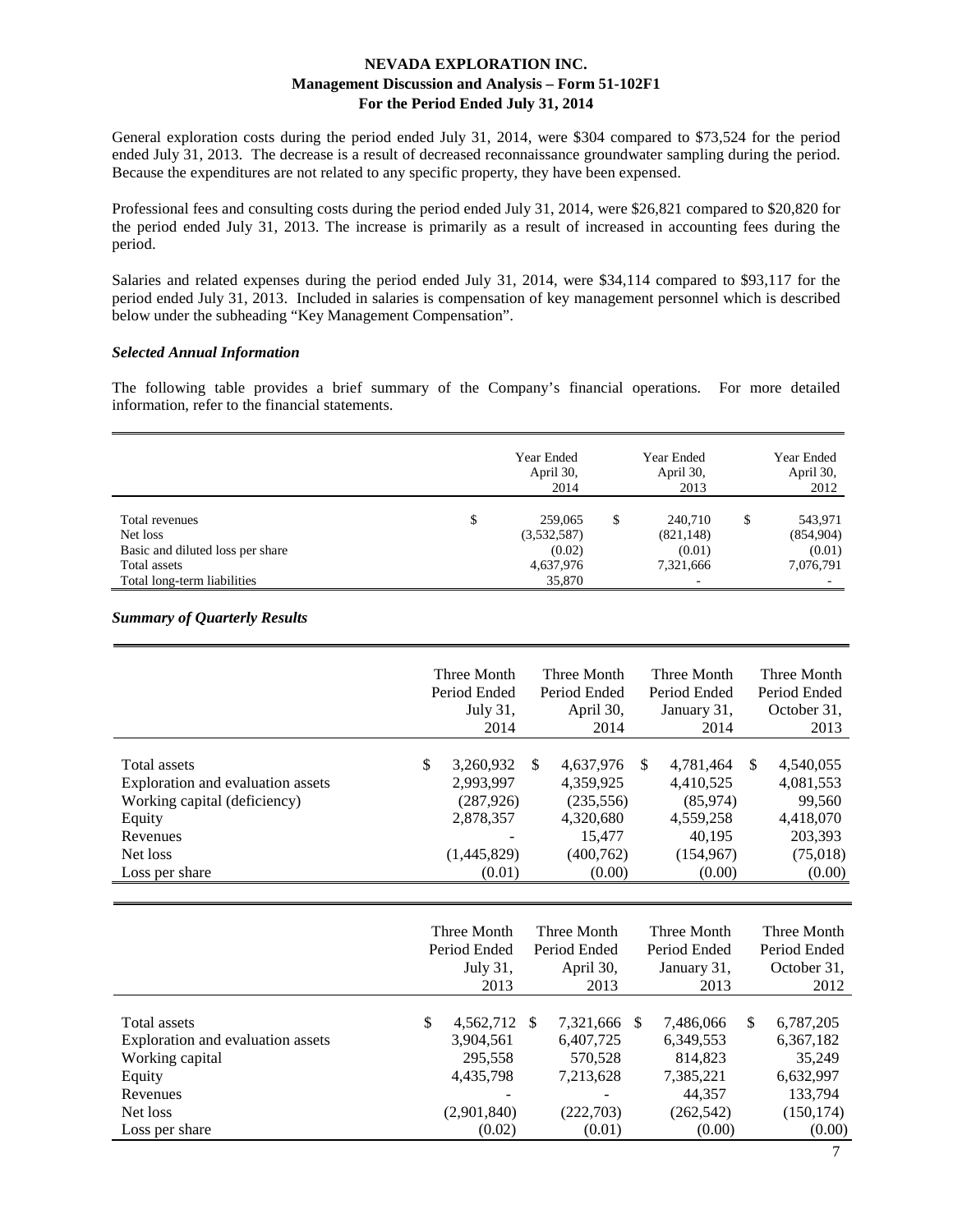## **ASSETS & LIABILITIES**

Deposits for land reclamation also add to the Company's asset base. Those deposits as at July 31, 2014 are \$62,806 (July 31, 2014 - \$75,821). These deposits (bonds) are required by the U.S Bureau of Land Management (BLM) and US Forest Service (USFS) to ensure that reclamation and clean-up work on NGE's properties will be completed to the satisfaction of the BLM and the USFS.

# **LIQUIDITY AND CAPITAL RESOURCES**

#### *Liquidity*

The Company has financed its operations primarily through the issuance of common shares. The Company continues to seek capital through various means including the issuance of equity and/or debt.

The financial statements have been prepared on a going concern basis which assumes that the Company will be able to realize its assets and discharge its liabilities in the normal course of business for the foreseeable future. The continuing operations of the Company are dependent upon its ability to continue to raise adequate financing.

Net cash provided by operating activities for the period ended July 31, 2014 was \$440 compared to \$191,323 used during the period ended July 31, 2013 and consists primarily of the operating loss and changes in non-cash working capital items.

Net cash used in investing activities for the period ended July 31, 2014 was \$5,697 compared to \$4,478 during the period ended July 31, 2013, and consists primarily of land holding and exploration expenditures.

Net cash provided by financing activities for the period ended July 31, 2014 was \$35,726 compared to \$Nil during the period ended July 31, 2013. The difference is attributable to redemption of GIC on a security deposit and advance received from shares to be issued.

#### *Capital Resources*

During the period ended July 31, 2014, the Company did not have any share activities.

As of July 31, 2014, the Company has a finance lease obligation for a leased vehicle, with blended monthly payments of principal and interest of \$45,499 (US\$41,727) and bearing interest at a rate of 2.90% per annum. The total portion representing interest is \$2,787. The total of principal repayments of the finance lease obligations that are due within the next one year is \$7,025, and the remaining portion for \$35,687 is due between fiscal year 2015 to 2019.

As of July 31, 2014 the Company has the following commitments:

- a) The Company has entered into a lease agreement for premises expiring on November 30, 2014. Lease commitments are US\$4,769 per month.
- b) The Company has various commitments relating to its exploration and evaluation assets as disclosed in Note 8 of its annual financial statements for the year ended April 30, 2014

#### *Off Balance Sheet Arrangements*

As at July 31, 2014, NGE had no off balance sheet arrangements such as guaranteed contracts, contingent interests in assets transferred to an entity, derivative instrument obligations or any instruments that could trigger financing, market or credit risk to NGE.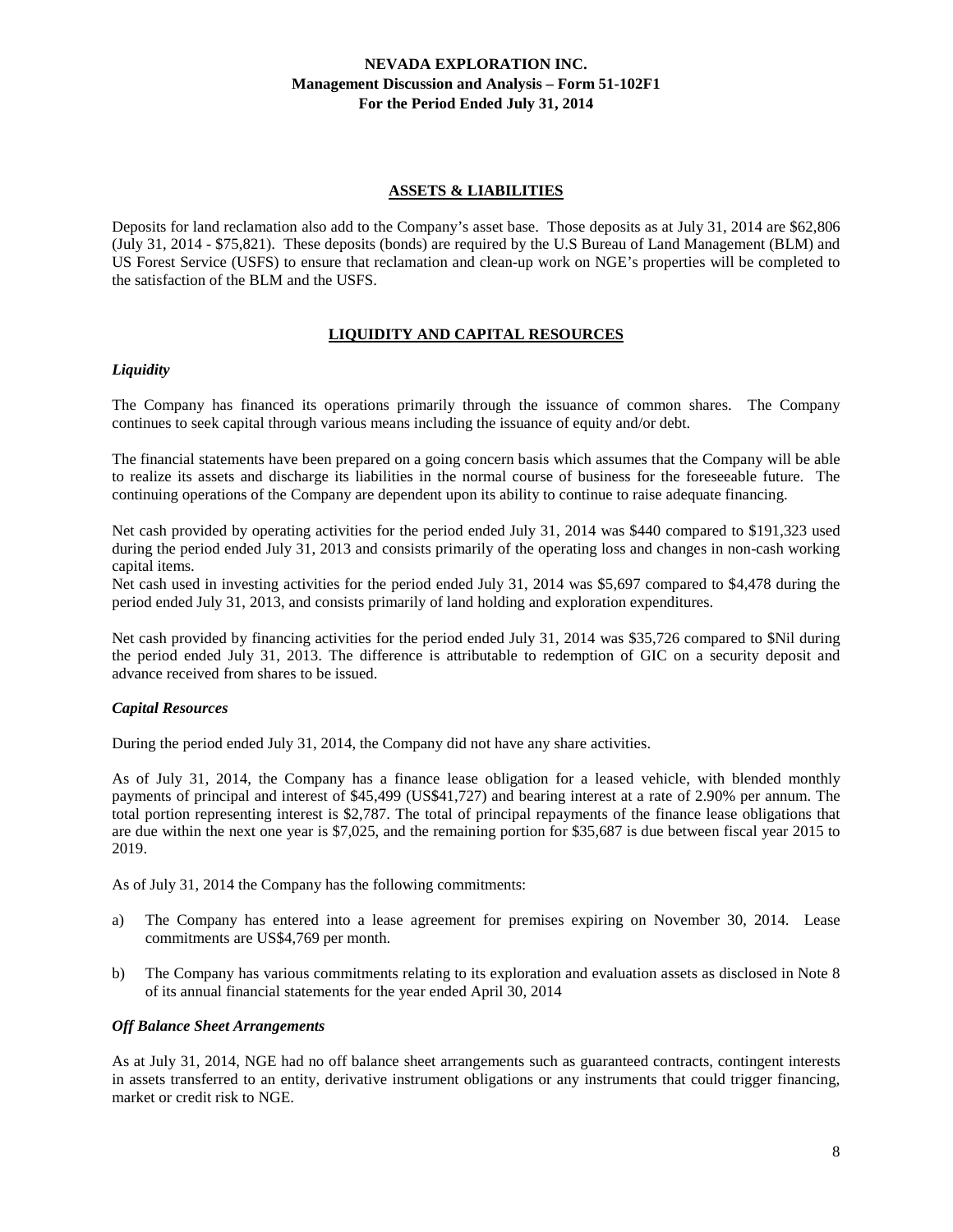# **RELATED PARTY TRANSACTIONS**

During the period ended July 31, 2014, the Company:

i) paid or accrued \$13,000 in professional fees to a firm in which the Chief Financial Officer of the Company is a partner.

During the period ended July 31, 2013, the Company:

i) paid or accrued \$11,550 in professional fees to a firm in which the Chief Financial Officer of the Company is a partner.

The amounts of due to related parties included in accounts payable and accrued liabilities are as follows:

|                                                                 | July 31,<br>2014 | April 30,<br>2014 |
|-----------------------------------------------------------------|------------------|-------------------|
| Due to a firm of which the Chief Financial Officer is a partner | 26,598 \$        | 28,598            |

# **KEY MANAGEMENT COMPENSATION**

Of the \$34,114 in salary expense, \$31,222 is for key management personnel, defined as those persons having authority and responsibility for planning, directing and controlling activities of the Company, directly or indirectly including any director (whether executive or otherwise) of the Company. The Company's key management personnel include the following: Chief Executive Officer, Chief Operating Officer, and President.

Remuneration of key management of the Company was as follows:

|          |              | Three Months<br>Ended | Three Months<br>Ended |
|----------|--------------|-----------------------|-----------------------|
|          |              | July 31,<br>2014      | July 31,<br>2013      |
| Salaries | $\mathbb{S}$ | $31,222$ \$           | 74,590                |

The amount included in accounts payable and accrued liabilities which is due to key management personnel is as follows:

|                                 | July 31,<br>2014 | April 30,<br>2014 |
|---------------------------------|------------------|-------------------|
| Due to key management personnel | 147,204          | 174,020           |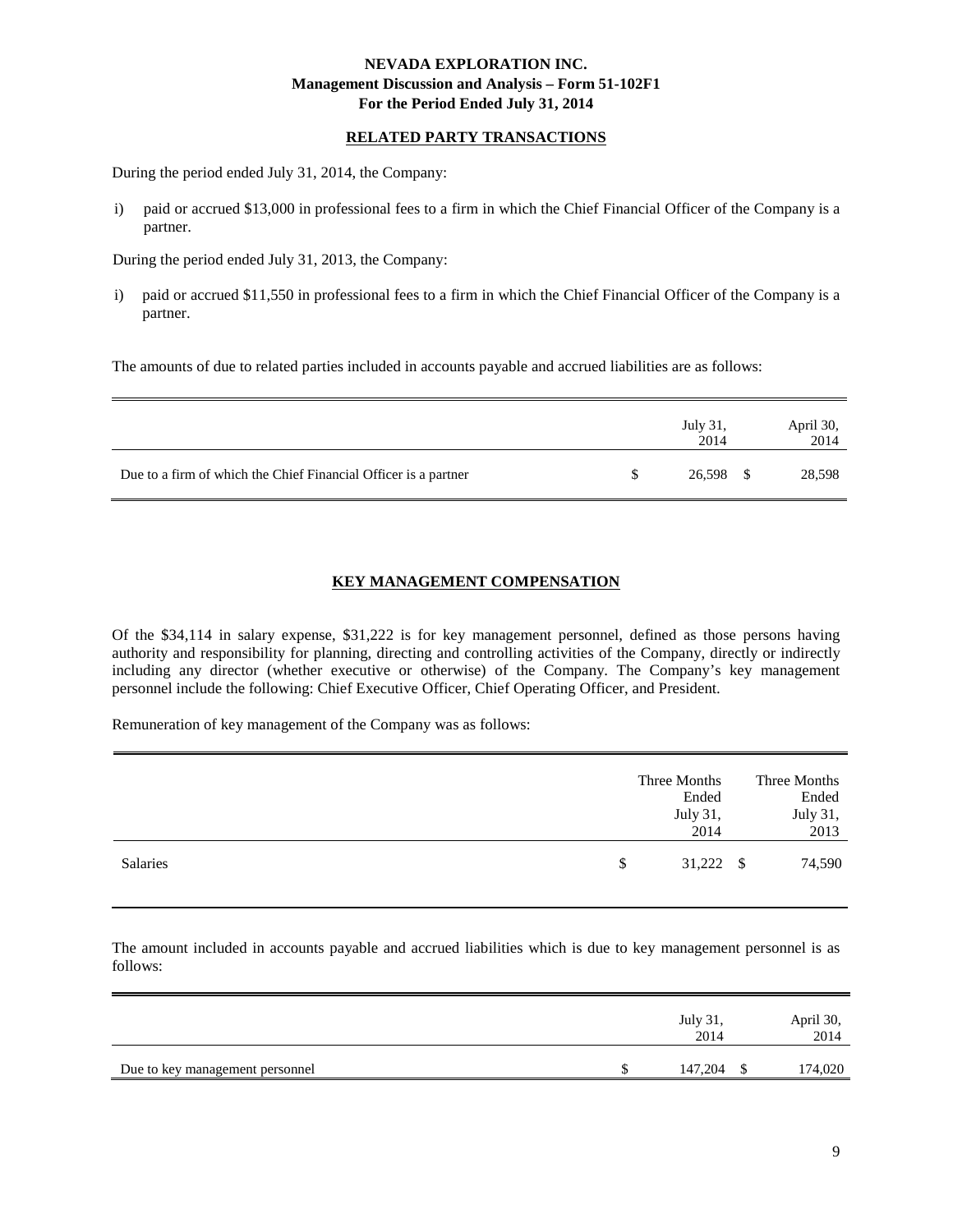## **DISCLOSURE OF OUTSTANDING SHARE DATA**

As at September 29, 2014, the Company has 130,896,000 common shares issued and outstanding and has the following stock options and warrants outstanding:

|                         | Number<br>of Options                                                            | Exercise<br>Price                            | <b>Expiry Date</b>                                                                                                  |  |
|-------------------------|---------------------------------------------------------------------------------|----------------------------------------------|---------------------------------------------------------------------------------------------------------------------|--|
| <b>Stock</b><br>options | 250,000<br>900,000                                                              | 0.16<br>0.10                                 | September 30, 2014<br>September 30, 2014                                                                            |  |
|                         | 600,000<br>2.950,000<br>400,000<br>100,000<br>500,000<br>3,050,000<br>8,750,000 | 0.10<br>0.10<br>0.10<br>0.11<br>0.12<br>0.10 | November 17, 2014<br>December 31, 2015<br>August 9, 2016<br>September 25, 2017<br>December 4, 2017<br>March 2, 2019 |  |
| Warrants                | 5,000,000<br>2,870,100<br>7,870,100                                             | 0.15<br>0.05                                 | December 24, 2014<br>December 20, 2017                                                                              |  |

## **FINANCIAL INSTRUMENTS AND FINANCIAL RISK FACTORS**

#### *Risk Management Policies*

The Company is exposed to risk due to the nature of its financial instruments. Risk management is the responsibility of management and the Company did not use derivative instruments.

#### *Fair Value*

Financial instruments measured at fair value are classified into one of three levels in the fair value hierarchy according to the relative reliability of the inputs used to estimate the fair values. The three levels of the fair value hierarchy are:

- Level 1 Unadjusted quoted prices in active markets for identical assets or liabilities;
- Level 2 Inputs other than quoted prices that are observable for the asset or liability either directly or indirectly; and
- Level 3 Inputs that are not based on observable market data.

Short term investments are measured at level 1 of the fair value hierarchy. The fair value of short term investments is measured at the market price of the common shares held at the measurement date. The carrying value of cash, accounts receivable (excluding GST receivable), deposits and bonds, finance lease obligations and accounts payable and accrued liabilities approximated their fair value because of the short-term nature of these instruments.

#### *Financial Risk Factors*

The Company's risk exposures and the impact on the Company's financial instruments are summarized below: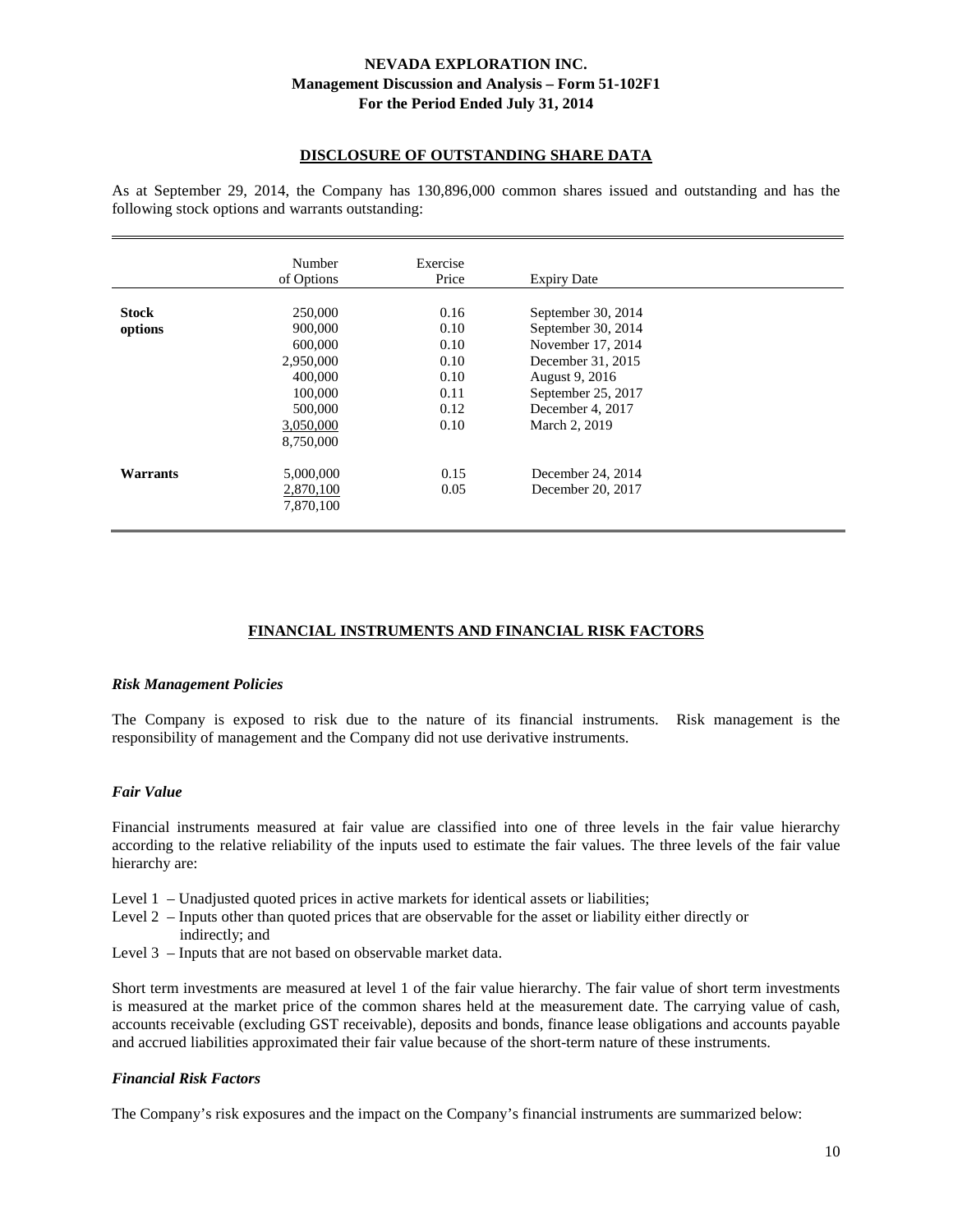#### *Credit risk*

Credit risk is the risk of loss associated with a counterparty's inability to fulfill its payment obligations. The Company's credit risk is primarily attributable to cash. Management believes that the credit risk concentration with respect to cash is remote as it maintains accounts with highly-rated financial institutions.

#### *Liquidity risk*

Liquidity risk is the risk that the Company will not be able to meet its financial obligations as they fall due. The Company manages liquidity risk through the management of its capital structure and financial leverage, as outlined in the discussion on capital management. It also manages liquidity risk by continuously monitoring actual and projected cash flows. The Board of Directors reviews and approves the Company's operating and capital budgets, as well as any material transactions out of the normal course of business.

As at July 31, 2014, the Company had a cash balance of \$35,136 (April 30, 2014 - \$22,603) to settle current liabilities of \$346,888 (April 30, 2014 - \$281,426). The Company will require financing from lenders, shareholders and other investors to generate sufficient capital to meet its short term business requirements.

#### *Market risk*

Market risk is the risk of loss that may arise from changes in market factors such as interest rates, foreign exchange rates, and commodity and equity prices.

#### (a) Interest rate risk

The Company is exposed to interest rate risk to the extent that the cash maintained at the financial institutions is subject to floating rate of interest. The interest rate risks on cash, deposits, and bonds, and on the Company's finance lease obligations are not considered significant.

#### (b) Foreign currency risk

The Company is exposed to financial risk arising from fluctuations in foreign exchange rates and the degree of volatility of these rates. A significant portion of the Company's expenses is denominated in US dollars. Consequently, certain assets, liabilities and operating expenses are exposed to currency fluctuations. The Company does not use derivative instruments to reduce its exposure to foreign currency risk.

Net assets denominated in foreign currency and the Canadian dollars equivalent at July 31, 2014 are as follows:

|                                                                                        | <b>CDN</b>                                         | <b>USD</b>                                           |
|----------------------------------------------------------------------------------------|----------------------------------------------------|------------------------------------------------------|
| Current assets<br>Non-current assets<br>Current liabilities<br>Non-current liabilities | \$<br>50,070<br>3,196,220<br>(210,931)<br>(35,687) | \$<br>45,919<br>2,931,236<br>(193, 444)<br>(32, 728) |
|                                                                                        | \$<br>2,999,672                                    | 2,750,983                                            |

#### *Net exposure*

Based on the above net exposures as at July 31, 2014, and assuming all other variables remain constant, a 1% change in the value of the US dollar against the Canadian dollar would result in an increase/decrease of \$29,997 in profit or loss.

#### **CAPITAL DISCLOSURES**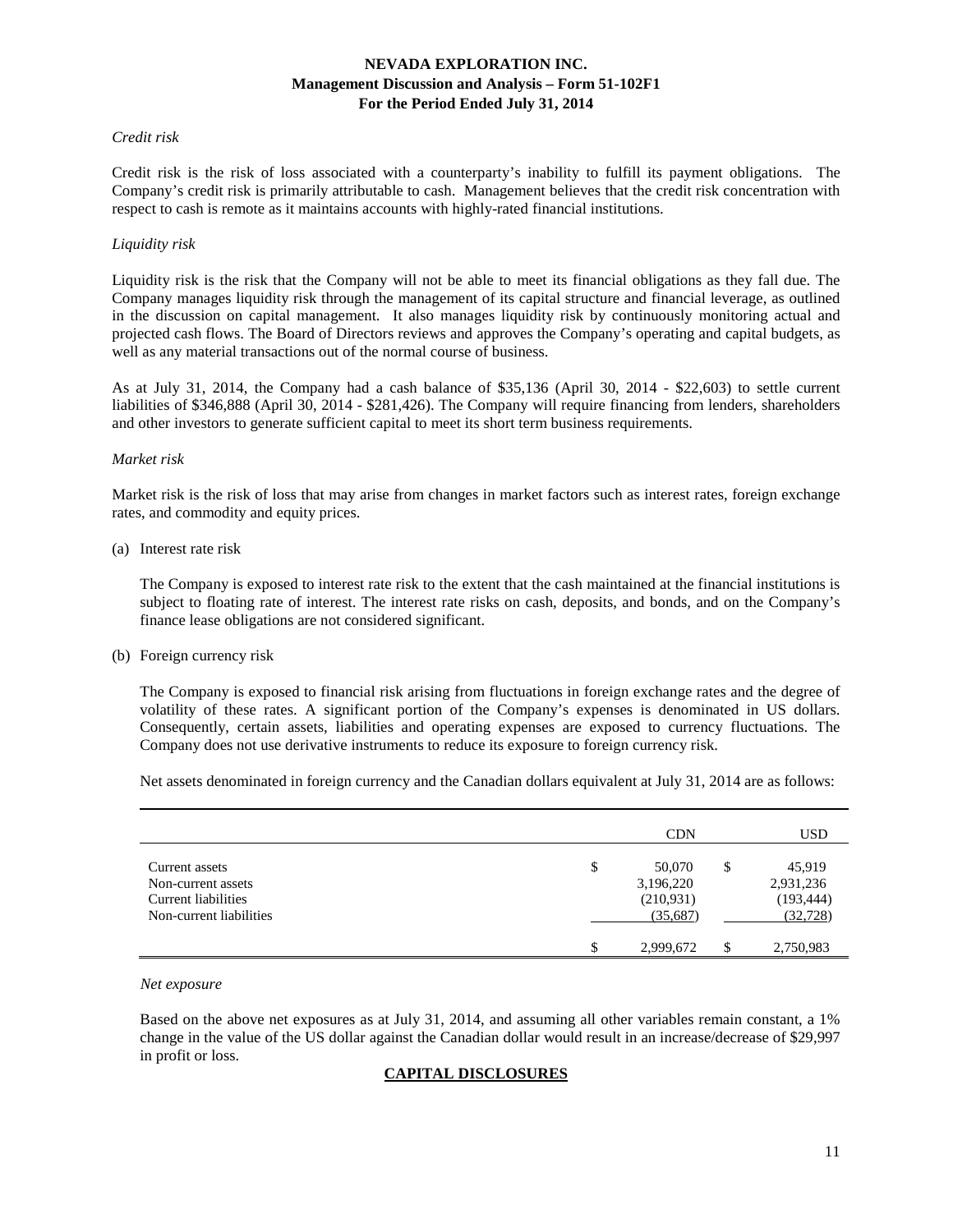In order to maintain its capital structure, the Company, is dependent on equity funding and when necessary, raises capital through the issuance of equity instruments, primarily comprised of common shares and incentive stock options. In the management of capital, the Company includes the components of equity as well as cash.

The Company prepares annual estimates of exploration expenditures and monitors actual expenditures compared to the estimates to ensure that there is sufficient capital on hand to meet ongoing obligations. The Company's investment policy is to invest any excess cash in highly liquid short-term deposits with terms of one year or less and which can be liquidated after thirty days without interest penalty. The Company currently has insufficient capital to fund its exploration programs and is reliant on completing equity financings to fund further exploration. The Company is not subject to any externally imposed capital requirements.

There were no changes in the Company's approach to capital management during the period ended July 31, 2014.

#### *Financial liabilities*

Accounts payable and accrued liabilities, and finance lease obligations are classified as financial liabilities and are measured at face value. Management has determined that the face value of financial liabilities approximates fair value due to the expected short-term maturity of the debts.

The Company's financial liabilities primarily constitute trade payables owing to both arms' length and related parties. These are unsecured and, excepting normal trade credit terms, are due on demand.

The Company believes the fair value of its financial liabilities approximate their carrying values primarily due to their short-term nature. There are no quoted market prices from active markets for any of the financial liabilities held by the Company and thus fair values were assessed using valuation techniques consistent with International Financial Reporting Standards. The Company intends to reduce its financial liabilities by re-financing through additional share issuances.

## **SUBSEQUENT EVENTS**

Subsequent to the period ended July 31, 2014, the Company:

- a) announced that in accordance with its planned, systematic, staged exploration program, NGE has reviewed the results to date at each of its projects, and has adjusted its land holdings to focus its resources on the projects demonstrating the highest potentials. Moving forward, NGE will continue to advance its Grass Valley, South Grass Valley, Kelly Creek, Hot Pot, and Awakening Projects. NGE has dropped its Fletcher Junction Project.
- b) announced that it has closed the first tranche of its non-brokered private placement announced on July 15, 2014. NGE has issued 2,830,100 units at a price of \$0.05 per unit, for gross proceeds of \$141,505. Each unit consists of one common share and one non-transferable common share purchase warrant entitling the holder to purchase one common share at an exercise price of \$0.05 for a period of three years, subject to an accelerated expiry provision described below. All shares issued are subject to a four month hold period expiring December 20, 2014, as well as to any other re-sale restrictions imposed by applicable securities regulatory authorities. In conjunction with a portion of this the first tranche, NGE paid finders' fees to an arm's length party totaling \$3,000 in cash and 40,000 Broker warrants exercisable under the same terms as the warrants issued as part of the units in the offering.
- c) Acquired a 100% interest in the Grass Valley Project after McEwen Mining Inc. withdrew from the Exploration Agreement.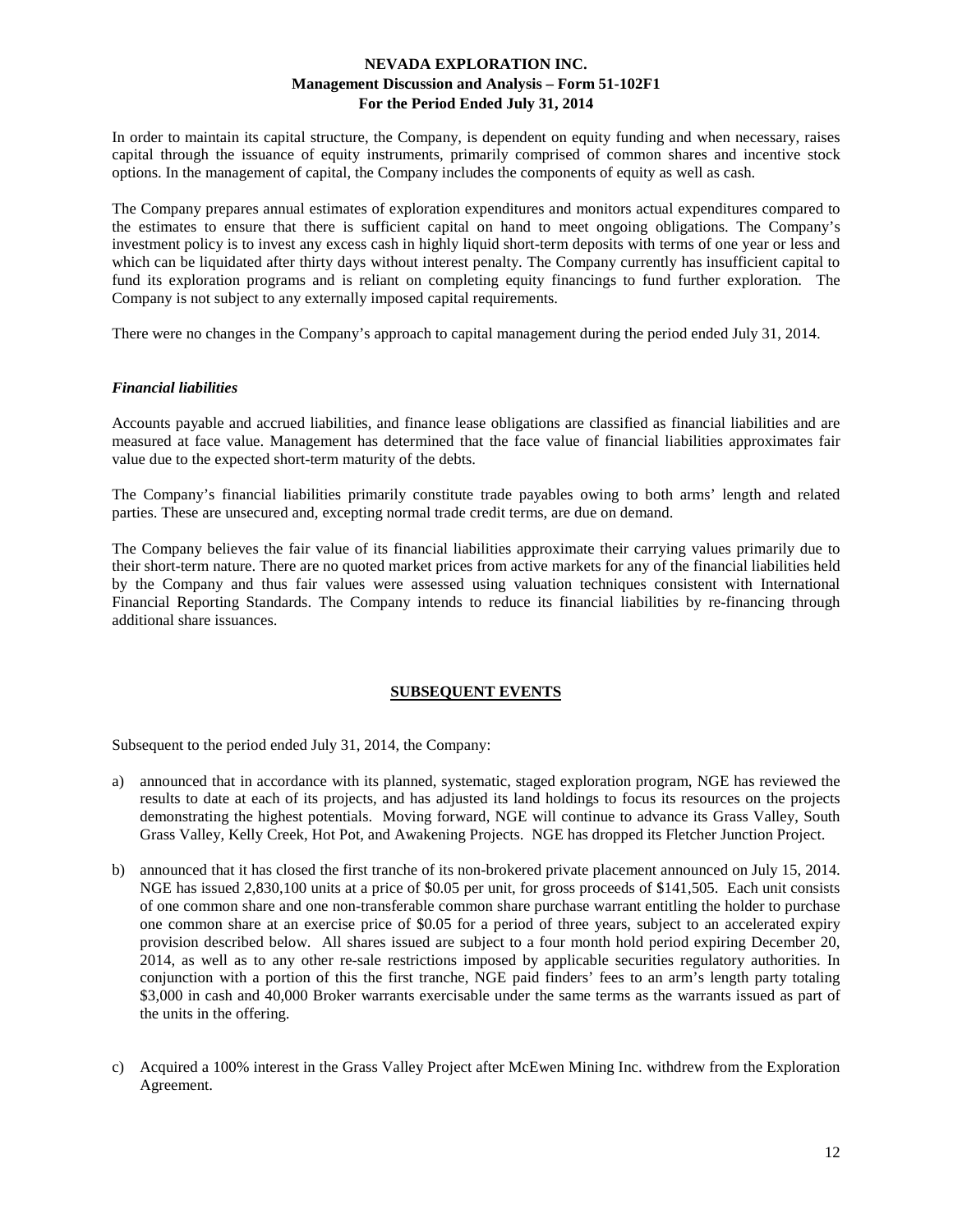#### **RISKS AND UNCERTAINTIES**

In conducting its business of mineral exploration, NGE is subject to a wide variety of known and unknown risks, uncertainties and other factors which may affect the results, performance or achievement of the Company. Such risks and factors include, among others: risks related to the actual results of current and future exploration activities; future prices for gold, silver, and other commodities; environmental risks and hazards; the Company's lack of substantial revenue; the Company's ongoing need to raise money through equity financings; increases to operating, labour, and supply costs; and changes to government regulation, taxes, and fees. Although the Company attempts to identify and plan for these important factors that could affect results materially, the Company cautions the reader that the above list of risk factors is not exhaustive there may be other factors that cause results to differ from anticipated, estimated, or intended results. Ultimately, there can be no guarantee that the Company will be successful in making an economic mineral discovery.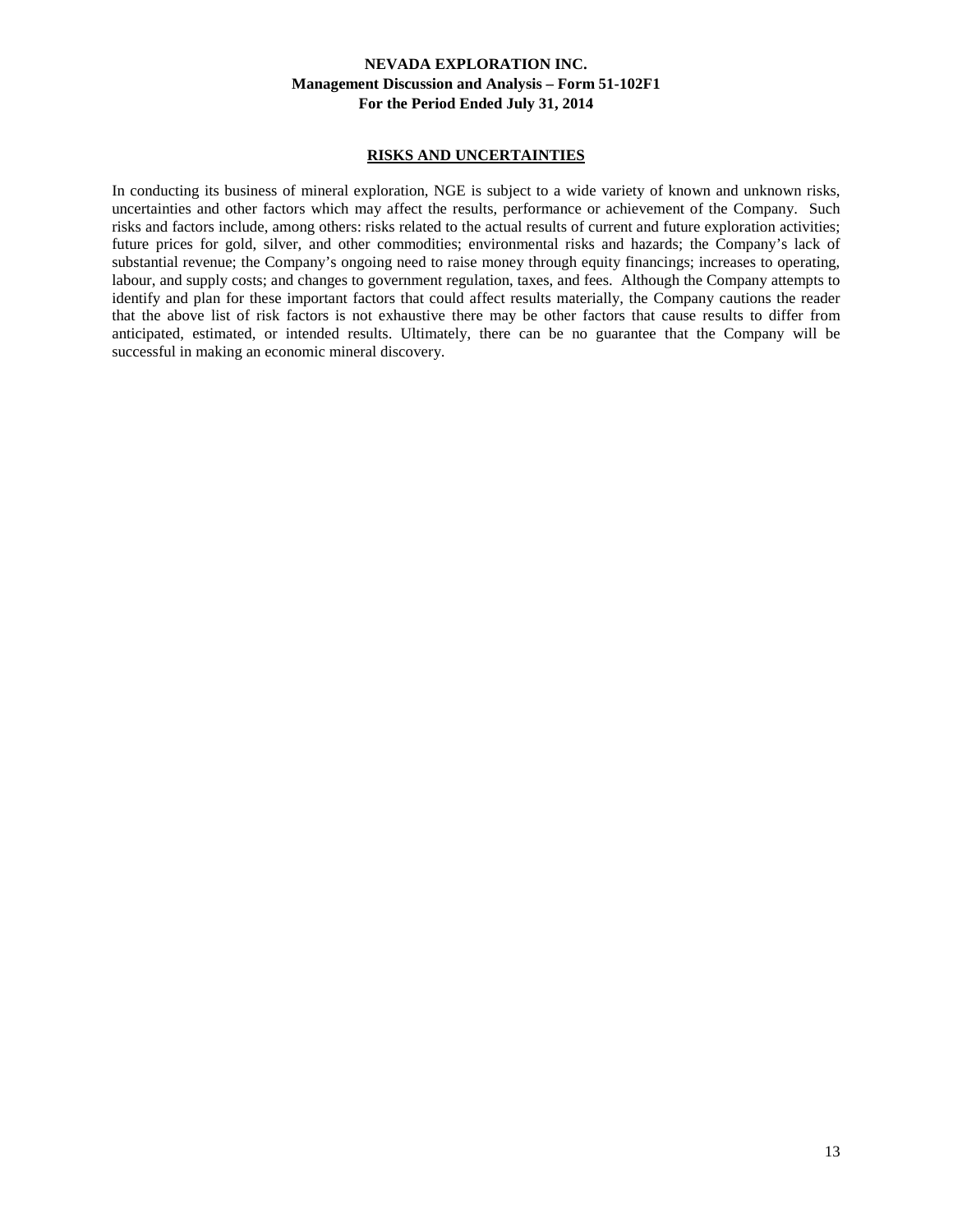# **LIST OF DIRECTORS AND OFFICERS**

Wade A. Hodges, CEO, Chairman and Director Cyrus Driver, CFO and Director Kenneth Tullar, COO and Director Jennifer Boyle, Director Dr. John E. Larson, Director James Buskard, President

## **GOING CONCERN OF OPERATIONS**

During the period ended July 31, 2014, the Company incurred a comprehensive loss of \$1,467,323 (2013 – \$2,777,830) and as at that date, the Company had accumulated deficit of \$13,185,433 (April 30, 2014 – \$13,088,950), a working capital deficiency of \$287,926 (April 30, 2014 - \$235,556) and positive cash flows from operations of \$440 (2013 – negative cash flow of \$191,323). These factors create material uncertainties that may cast substantial doubt upon the Company's ability to continue as a going concern.

As is common with junior mining companies, the Company continues to seek capital through various means including the issuance of equity and/or debt to finance its on-going and planned exploration activities and to cover administrative costs.

In order to continue as a going concern and to meet its corporate objectives, the Company will require additional financing through debt or equity issuances or other available means. Although the Company has been successful in the past in obtaining financing, there is no assurance that it will be able to obtain adequate financing in the future or that such financing will be on terms advantageous to the Company.

Recovery of the carrying value of the mining claims and related deferred exploration expenditures are dependent upon the discovery of economically recoverable resources, the ability of the Company to develop necessary financing to continue exploration and development, the ability of the Company to secure and maintain title and beneficial interest in the properties, entering into agreements with others to explore and develop the properties and upon future profitable production or proceeds from disposition of such properties.

## **CHANGES IN ACCOUNTING POLICIES**

## *New and amended standards adopted by the Company during the current period*

There are no IFRS or IFRIC interpretations that are effective May 1, 2014 that are expected to have a material impact on the Company

## **DISCLOSURE CONTROLS AND PROCEDURES AND INTERNAL CONTROLS**

In connection with National Instrument 52-109 (Certificate of Disclosure in Issuer's Annual and Interim Filings) ("NI 52- 109"), the Chief Executive Officer and Chief Financial Officer of the Company have filed a Venture Issuer Basic Certificate with respect to the financial information contained in the condensed consolidated interim financial statements and this accompanying interim MD&A (together the "Interim Filings"). In contrast to the full certificate under NI 52-109, the Venture Issuer Basic Certificate does not include representations relating to the establishment and maintenance of disclosure controls and procedures and internal control over financial reporting, as defined in NI